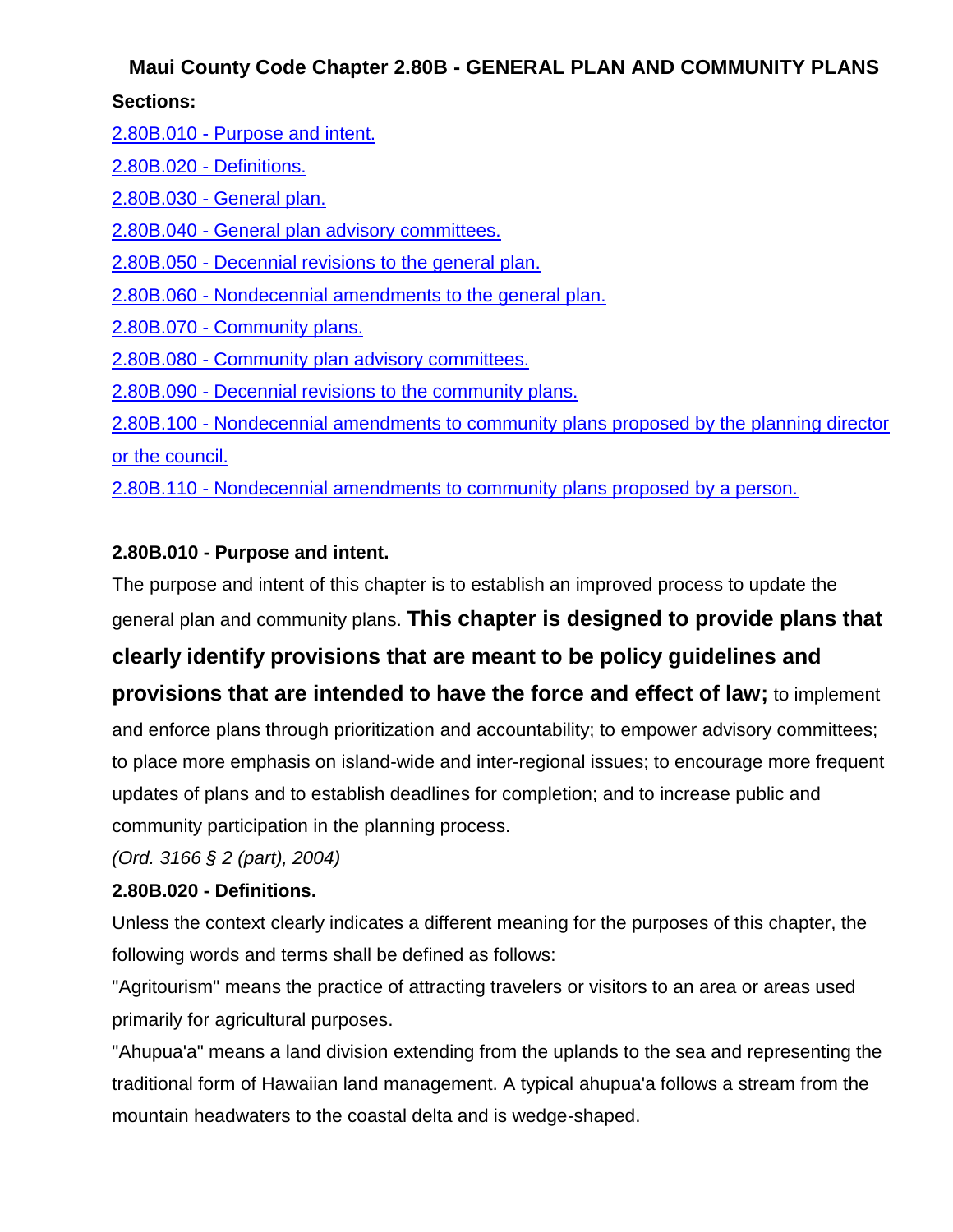"Aquaculture" means the breeding, rearing, and harvesting of plants and animals in all types of water environments, including ponds, rivers, lakes, and the ocean. Aquaculture can take place in the natural environment or in a constructed environment.

"Biodiversity" means the variety of life and its processes, including the variety of living organisms, the genetic differences among them, and the communities and ecosystems in which they occur.

"Carbon-emission standards" means requirements that set limits on the amount of carbon monoxide, greenhouse-gas emissions, or volatile hydrocarbons that can be discharged into the ambient air.

"Civic engagement" means individual and collective actions designed to identify and address issues of public concern.

"Critical habitat" means: (1) specific areas within the geographic area occupied by a species at the time it is listed as threatened or endangered pursuant to the Endangered Species Act, on which are found those physical or biological features that: (a) are essential to the conservation of the species; and (b) may require special management considerations; and (2) specific areas outside the geographical area occupied by a species at the time it is listed as threatened or endangered pursuant to the Endangered Species Act, upon a determination that such areas are essential for the conservation of the species.

"Community plan advisory committee" means the same as "citizen advisory committee" in section 8-8.5(4) of the charter.

"Ecotourism" means nature-based travel to natural attractions to experience and study the unique flora, fauna, and culture in a manner that is ecologically responsible and sustains the well-being of the local community.

"Endemic species" means those species that are found only within a specified region or locality.

"Green building" means the design, construction, use, and maintenance of structures, facilities, and landscapes in a manner that minimizes pollution and the depletion of precious natural resources, maximizes energy efficiency, and promotes walking and other healthy behavior. Green building practices in specific places support the implementation of green footprint practices in the broader community.

"Green footprint practices" means techniques developed from the field of applied ecology that urban and regional planners use to minimize the negative environmental impact of the growth and development of cities and towns. Qualitative trend indicators are used to assess the impacts of growth, including those relating to air and water quality, public health, critical habitat, and agriculture.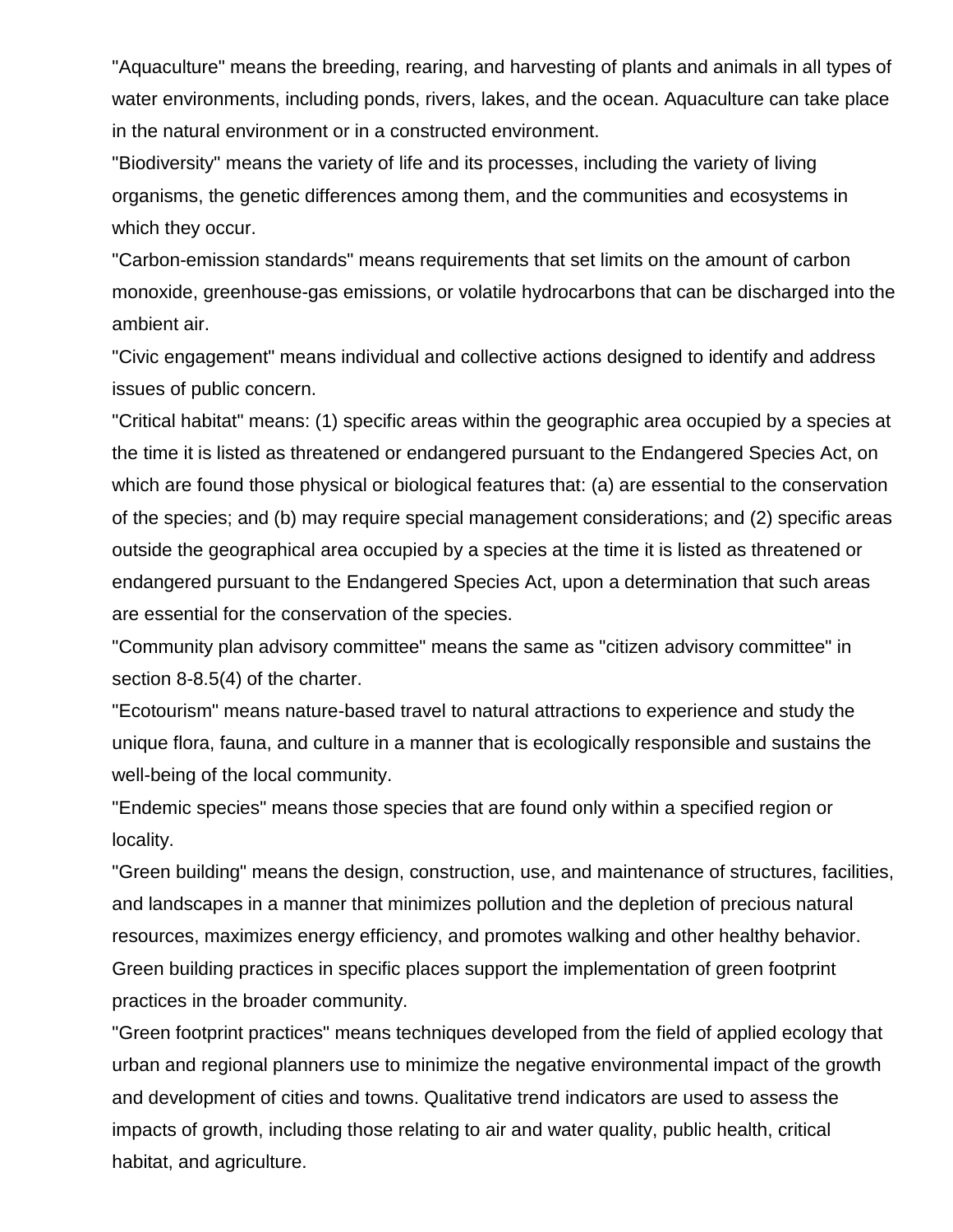"Greenhouse-gas emissions" means the discharge of hazardous air pollutants or carbon dioxide into the ambient air.

"Habitat corridors" means narrow or lineal components of the landscape that facilitate the movement of organisms and the conservation of which will enhance or maintain the viability of specific wildlife populations.

"Hanai relative" means the same as defined in section 587-2, Hawaii Revised Statutes. "Hazardous air pollutant" means the same as defined in section 342B-1, Hawaii Revised Statutes.

"Indigenous species" means those species that occur naturally in a particular area (i.e., not introduced by humans or human activity).

"Invasive species" means an animal pest or weed that does not arrive into an ecosystem through natural means, but rather through human-assisted activities, and negatively impacts indigenous species and ecosystems.

"Living wage" means a wage and benefits package sufficient to provide the necessities and comforts essential to an acceptable standard of living, to meet basic needs, and to provide some discretionary income, taking into account the area-specific cost of living and the basic expenses involved in supporting a family.

"Mariculture" means the same as defined in section 190D-3, Hawaii Revised Statutes. "Ministerial permit" means a permit that does not involve judgment or discretion and is issued based on established criteria or a set of adopted standards as established by law. "Nonpoint source pollution" means the same as defined in section 342E-1, Hawaii Revised Statutes.

"Person" means individual natural persons; firms, partnerships, joint ventures, societies, associations, clubs, trusts, corporations, government agencies, and any other entities; and any officers, agents, successors, assigns, employees, factors, and any kind of personal representatives of any such entities, but not including the director of planning or the council. "Point source pollution" means the same as defined in section 342E-1, Hawaii Revised Statutes.

"Pono" means goodness, uprightness, correct or proper procedure, excellence, or well-being. "Prime, productive, and potentially productive agriculture lands" means lands having the best combination of soil qualities and growing conditions for the production of agricultural products such as food, fiber, and energy-producing crops.

"Traffic-calming techniques" means planning tools intended to reduce motorist speed, decrease motor-vehicle volumes, and increase safety for pedestrians and users of nonmotorized vehicles.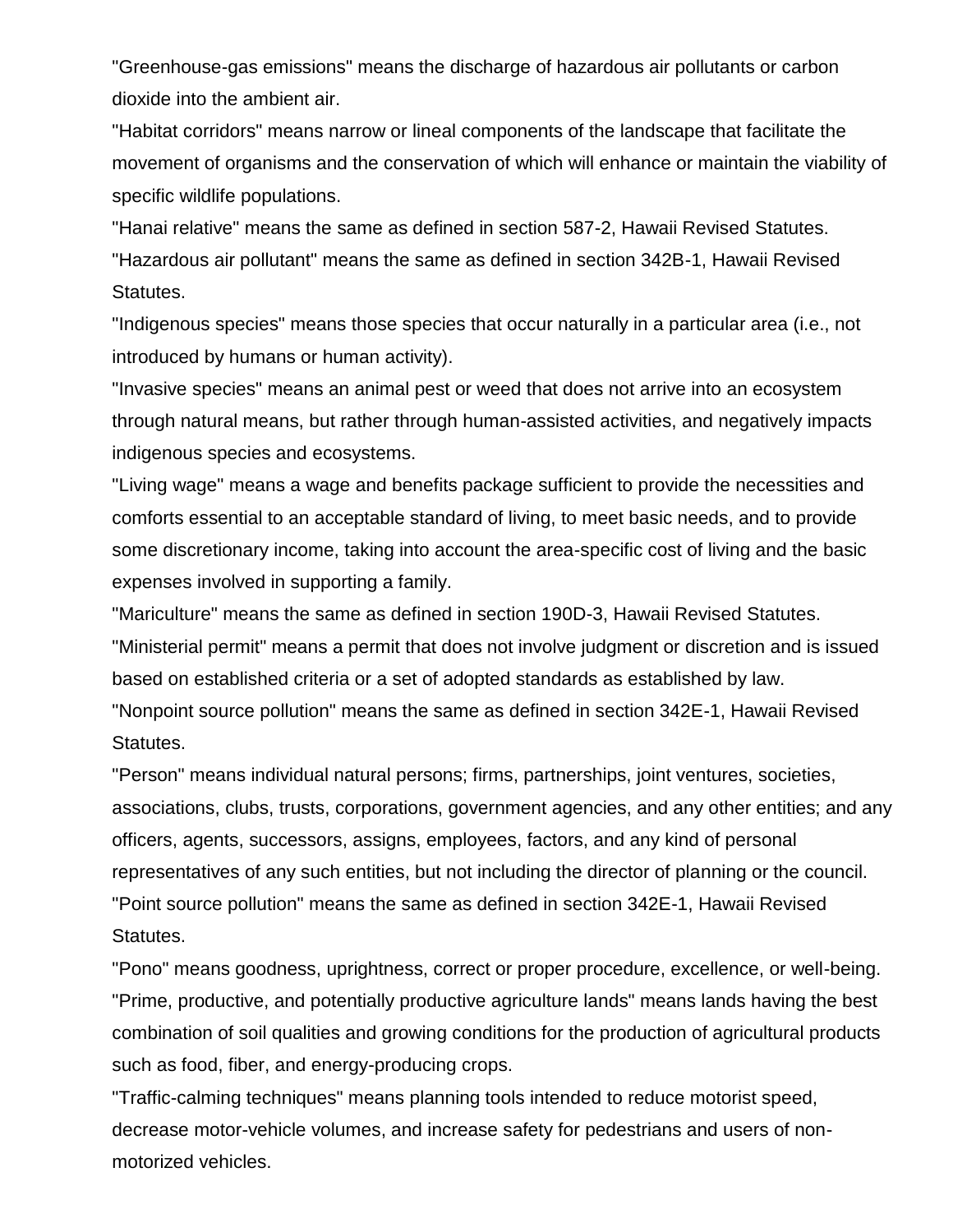"Urban forest" means, in an urbanized area, trees and associated organisms, tree-lined roadways, and tree-shaded open space or park space.

*(Ord. No. 3732, § 2, 2010; Ord. 3166 § 2 (part), 2004)* 

#### **2.80B.030 - General plan.**

A. Exhibit A-1 of this chapter, entitled "The Countywide Policy Plan," which is on file with the office of the county clerk, is adopted as the countywide policy plan and by reference made a part of this chapter.

B. **All agencies shall comply with the general plan. Notwithstanding any other provision, all community plans, zoning ordinances, subdivision ordinances, and administrative actions by agencies shall conform to the general plan. Preparation of County budgets and capital improvement programs shall implement the general plan to the extent practicable. The countywide policy plan, Maui island plan, and community plans authorized in this chapter are and shall be the general plan of the County, as provided by section 8-8.5 of the charter.** 

C. **The documents that comprise the general plan shall constitute minimum compliance with the requirements set forth in this chapter,** and shall be

internally consistent, with compatible vision, principles, goals, policies, implementing actions, and land use maps. The planning period of the general plan shall be twenty years.

D. The general plan shall be developed with public notification and participation, facilitated by the use of tools such as public opinion surveys, community design charettes, public hearings and informational meetings, radio, newspaper, television, and other types of communication and direct consultation with different age, economic, and other groups.

E. The general plan shall be developed after input from state and County agencies and the general public, and shall be based on sound policy and information. The general plan shall: indicate desired population and physical development patterns for each island and region within the County; address the unique problems and needs of each island and region; explain the opportunities and the social, economic, and environmental consequences related to potential developments; and set forth the desired sequence, patterns, and characteristics of future developments.

The general plan shall identify objectives to be achieved, and priorities, policies, and implementing actions to be pursued with respect to population density, land use maps, land use regulations, transportation systems, public and community facility locations, water and sewage systems, visitor destinations, urban design, and other matters related to development.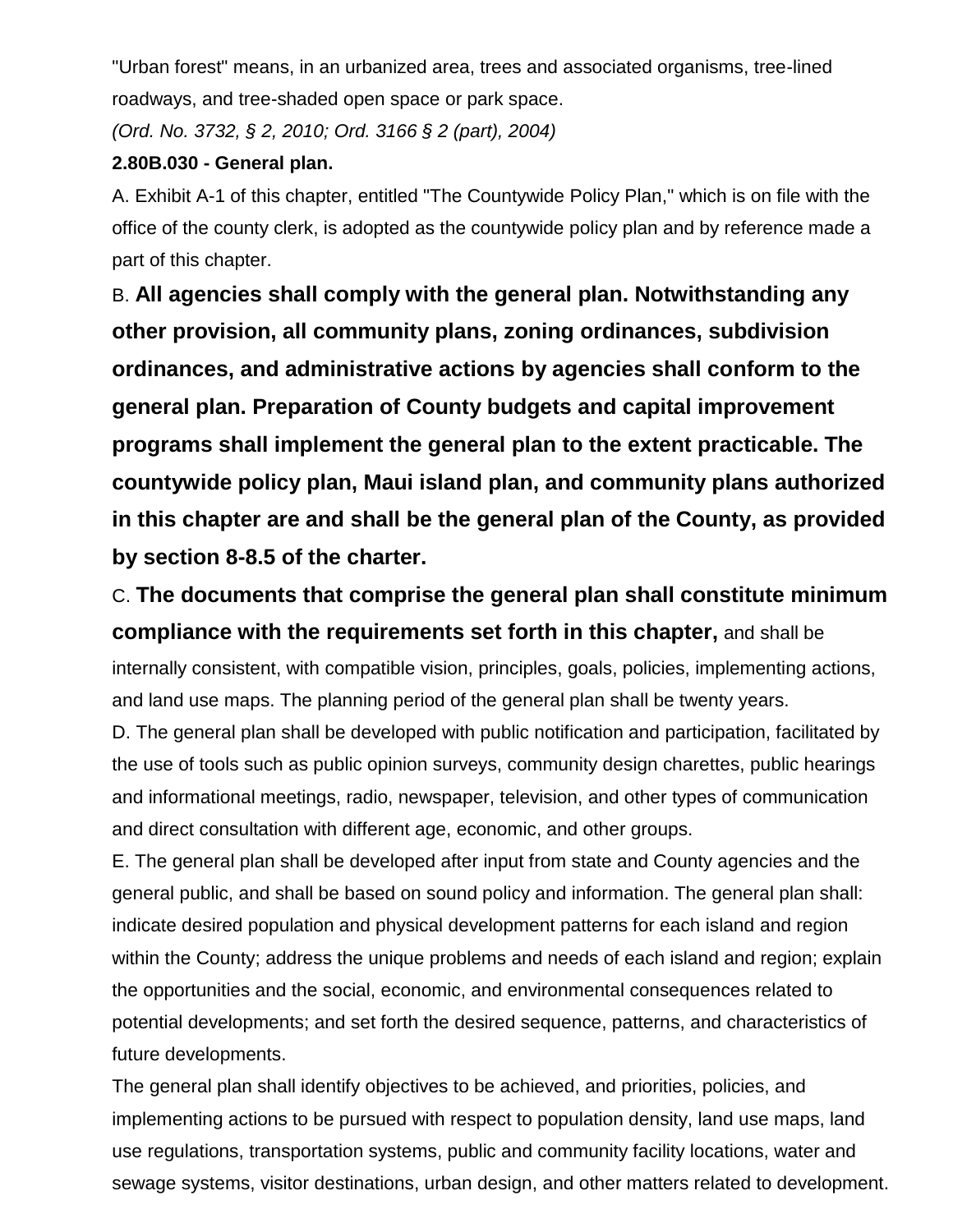The general plan shall also identify the vision, principles, goals, and policies for the County and for each island.

**F. Countywide Policy Plan.** The countywide policy plan shall provide broad policies and objectives which portray the desired direction of the County's future. The countywide policy plan shall include:

1. A vision for the County;

2. A statement of core themes or principles for the County; and

3. A list of countywide objectives and policies for population, land use, the environment, the economy, and housing.

**G. Maui Island Plan.** The Maui island plan shall include:

1. An island-wide land use strategy for the island of Maui that shall include the following: a. Vision Statement. The vision statement shall reference the island's economy, land use patterns, environmental and cultural resources, and social environment.

b. Managed and Directed Growth Plan. The managed and directed growth plan shall describe existing and future land use patterns and planned growth for the twenty-year planning period and include a discussion on how these patterns are consistent with and support the vision, principles, goals, and policies of the County and the island of Maui. The managed and directed growth plan shall include a map that delineates urban and rural growth areas, consistent with, and illustrative of, the Maui island plan's vision, principles, goals, and policies.

c. Action Plan. The action plan shall identify specific programs, projects, and regulations that will need to be developed over the twenty-year planning period to implement the island's vision, principles, goals, and policies. This element shall include a general schedule and identify implementing agencies and persons.

2. Water Element. The water element shall assess and discuss water supply, demand, and quality.

3. Nearshore Ecosystem Element. The nearshore ecosystem element shall assess the ecosystem in the nearshore waters of the County, and will discuss preservation and restoration of these waters.

4. Implementation Program. The implementation program shall include a capital improvement element, a financial element, and an implementation schedule.

a. Capital Improvement Element. The capital improvement element shall describe regional infrastructure systems and regional public facilities and services that will be needed over the twenty-year planning period.

b. Financial Element. The financial element shall describe a fiscally sound financial program for identified actions and capital improvements. Preparation of the County's annual operating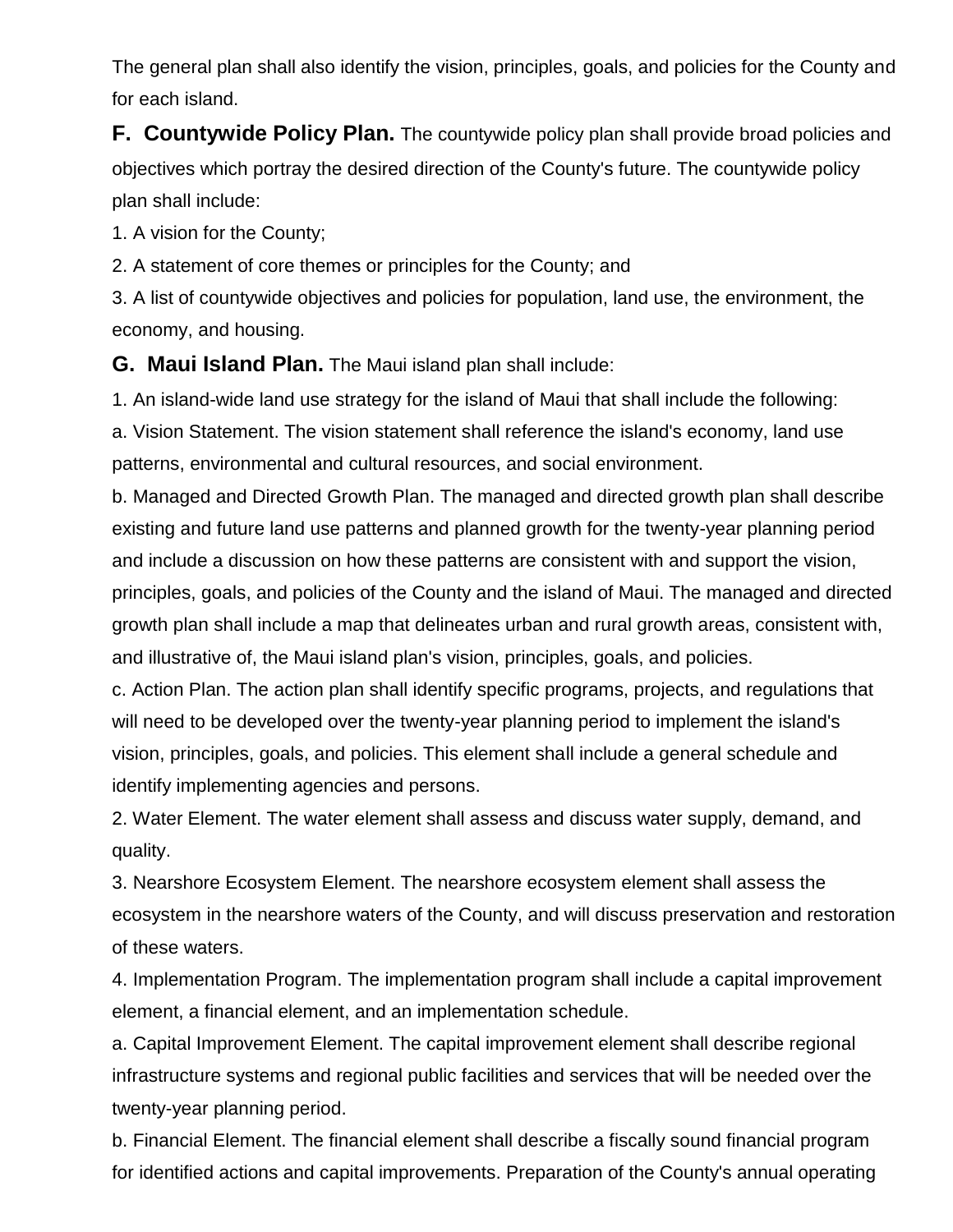budget and capital program, respectively developed pursuant to sections [3.04.030](http://library.municode.com/HTML/16289/level2/TIT3REFI_CH3.04INCOOP.html#TIT3REFI_CH3.04INCOOP_3.04.030OPBU) an[d](http://library.municode.com/HTML/16289/level2/TIT3REFI_CH3.04INCOOP.html#TIT3REFI_CH3.04INCOOP_3.04.040CAPR) [3.04.040](http://library.municode.com/HTML/16289/level2/TIT3REFI_CH3.04INCOOP.html#TIT3REFI_CH3.04INCOOP_3.04.040CAPR) of this code, shall implement the general plan to the extent practicable.

c. Implementation Schedule. The implementation schedule shall identify and numerically prioritize specific actions, the implementation actions' commencement and completion dates, the lead implementation agency or person, the estimated implementation cost, and the anticipated funding source or sources.

5. Milestones. The Maui island plan shall contain specific milestones designed to measure progress in the implementation of the Maui island plan's vision, principles, goals, and policies. In assessing each milestone, due consideration shall be given to federal, state, and County economic, demographic, and other significant quality-of-life indicators.

H. Technical Plans and Studies. As part of the planning director's proposed decennial revisions to the general plan, the planning director shall prepare the following technical plans and studies:

1. Socio-Economic Forecast. The socio-economic forecast shall include twenty-year forecasts of resident and de facto population; age distribution; job growth by industry; migration; income; housing demand, labor demand, and unemployment; and average visitor census, visitor arrivals, visitor expenditures, and other relevant data about visitors. The data shall be analyzed assuming at least two different rates of population and economic growth. The data shall be provided for the County as a whole, by island, and by community plan area. At least every two years, the planning director shall propose a new socio-economic forecast pursuant to this chapter, unless the forecast is included as part of the planning director's proposed decennial revisions to the general plan.

2. Infrastructure Study. The infrastructure study shall assess the adequacy, limitations, and opportunities relating to physical infrastructure, including public facilities, water systems, health care systems, and telecommunications systems. In particular, for each assessed component of physical infrastructure, the study shall assess future system requirements and costs based on the following: population projections over the twenty-year planning period; national or local planning standards; a baseline inventory of current capacity; and existing capacity deficits or excesses relating to national or other appropriate standards.

3. Additional Resource Study. The additional resource study shall assess additional resources, including environmental, historic, cultural, educational, scenic, and significant view plane resources.

I. Status Reports. Each agency shall prepare a status report on its implementation and enforcement of the general plan, which shall be transmitted to the planning director at the same time the agency submits the third-quarter budget implementation report pursuant to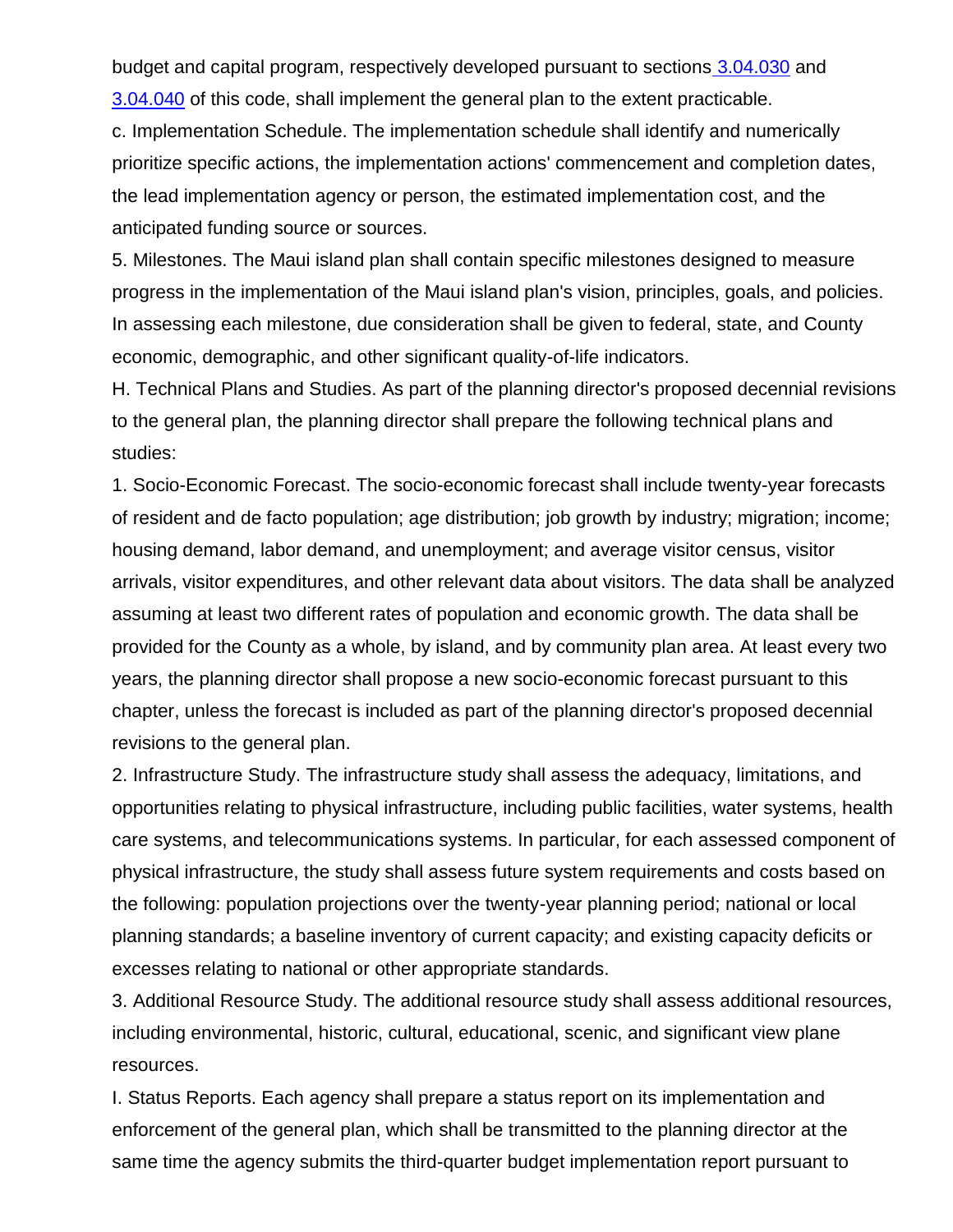section [3.04.050](http://library.municode.com/HTML/16289/level2/TIT3REFI_CH3.04INCOOP.html#TIT3REFI_CH3.04INCOOP_3.04.050BUIMRE) of this code. The planning director shall also contact persons outside County government for status reports on appropriately assigned implementation actions. The planning director shall issue a report annually providing a detailed explanation of the implementation and enforcement of the general plan and the community plans to the mayor and the council. *(Ord. No. 3732, § 3, 2010; Ord. 3405 § 1, 2006: Ord. 3353 § 1, 2006; Ord. 3166 § 2 (part), 2004)* 

#### **2.80B.040 - General plan advisory committees.**

A. At least every ten years (decennial), the planning director shall prepare and recommend proposed revisions to the general plan.

B. There shall be separate general plan advisory committees for the islands of Lanai, Maui, and Molokai to comment, advise, and provide recommendations to the planning director regarding the proposed revisions prepared and recommended by the planning director, as follows:

1. The Lanai general plan advisory committee shall be composed of thirteen members, nine appointed by the council and four appointed by the mayor.

2. The Maui general plan advisory committee shall be composed of twenty-five members, one appointed by the mayor from each Maui community plan area, four appointed by the council from the Wailuku-Kahului community plan area, and three appointed by the council from each of the other Maui community plan areas.

3. The Molokai general plan advisory committee shall be composed of thirteen members, nine appointed by the council and four appointed by the mayor.

C. The planning director shall be responsible for providing staff to support the work of the general plan advisory committees, which shall include department staff and, at the discretion of the planning director, outside consultant services. Each general plan advisory committee shall select a chair and vice-chair and shall adopt rules relating to committee meetings.

D. Time limits for general plan advisory committee review of the countywide policy plan and the Maui island plan:

1. No later than one hundred twenty days after the Maui, Molokai and Lanai general plan advisory committees hold their respective first public meeting after their receipt of the countywide policy plan, the general plan advisory committees shall forward their recommendations and proposed revisions to the planning director unless the council, by resolution, extends the time within which to forward the recommendations.

2. No later than one hundred eighty days after the Maui general plan advisory committee holds its first public meeting after its receipt of the Maui island plan, the Maui general plan advisory committee shall forward its recommendations and proposed revisions to the planning director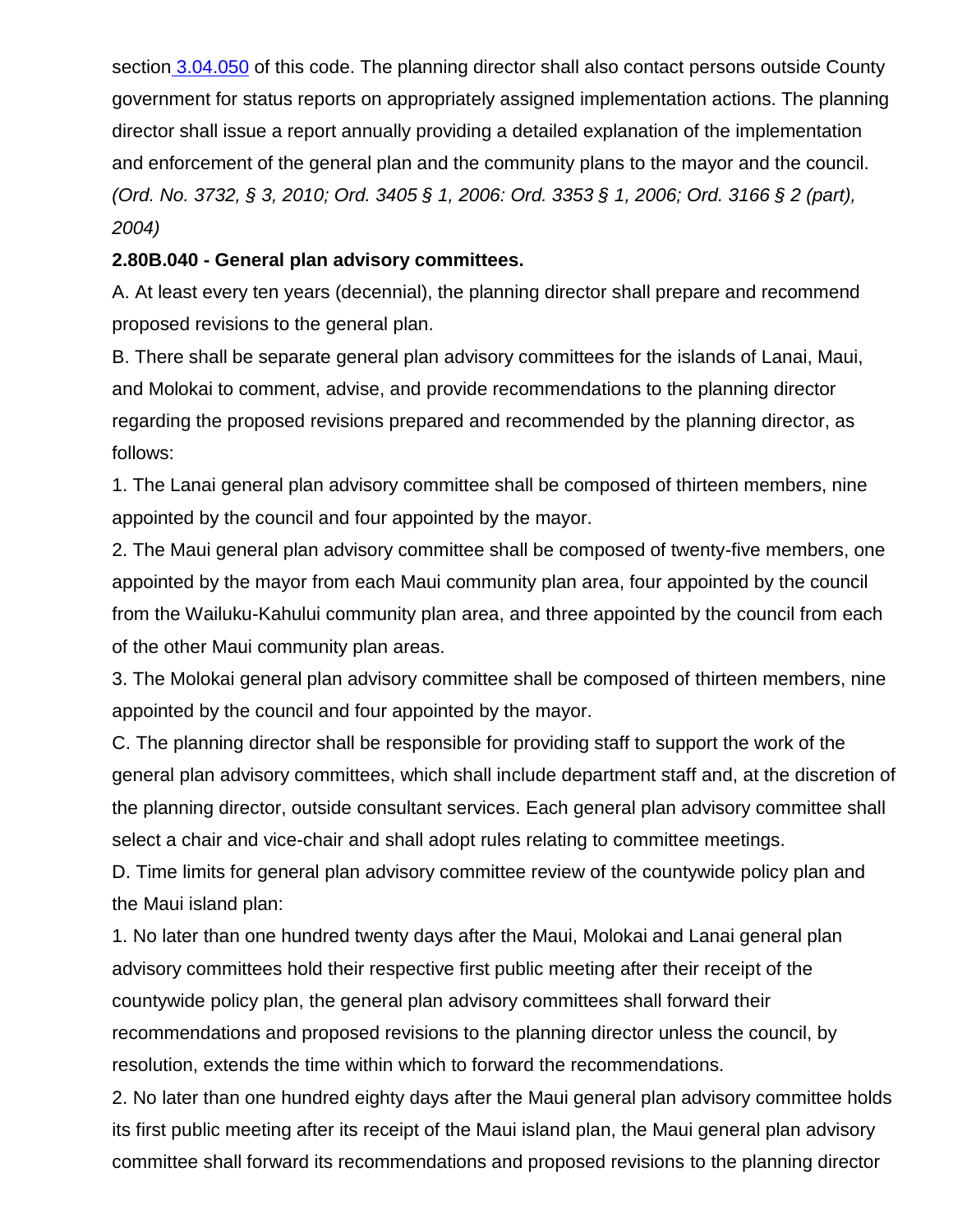unless the council, by resolution, extends the time within which to forward the recommendations.

*(Ord. 3405 § 2, 2006: Ord. 3166 § 2 (part), 2004)* 

### **2.80B.050 - Decennial revisions to the general plan.**

A. In processing proposed decennial revisions to the general plan, the planning director shall:

1. Simultaneously transmit the planning director's proposed revisions to the countywide policy plan to the three general plan advisory committees;

2. Transmit the planning director's proposed Maui island plan to the Maui general plan advisory committee;

3. Make the revisions to the countywide policy plan and the Maui island plan prepared and recommended by the planning director available for public inspection and copying pursuant to the Uniform Information Practices Act; and

4. Assist the general plan advisory committees to conduct public meetings, public workshops, and public hearings.

B. Time limits for the planning director to transmit general plan advisory committee recommendations regarding the countywide policy plan and Maui island plan to the planning commissions:

1. Within thirty days after the Maui, Molokai, and Lanai general plan advisory committees forward their respective recommendations and proposed revisions to the countywide policy plan to the planning director, the planning director shall place, on a meeting agenda for the planning commission of the same island as the general plan advisory committee, the proposed revisions prepared and recommended by the planning director and the general plan advisory committee's recommendations and proposed revisions.

2. Within thirty days after the Maui general plan advisory committee forwards its recommendations and proposed revisions to the Maui island plan to the planning director, the planning director shall place on a meeting agenda for the Maui planning commission the proposed revisions to the Maui island plan prepared and recommended by the planning director and the recommendations and proposed revisions to the Maui island plan recommended by the Maui general plan advisory committee.

C. Time limits for planning commission review of the countywide policy plan and the Maui island plan:

1. No later than one hundred twenty days after the Maui, Molokai, and Lanai planning commissions hold their respective first public hearing to discuss the countywide policy plan, the planning commissions shall transmit the following to the council: the proposed revisions prepared and recommended by the planning director; the general plan advisory committee's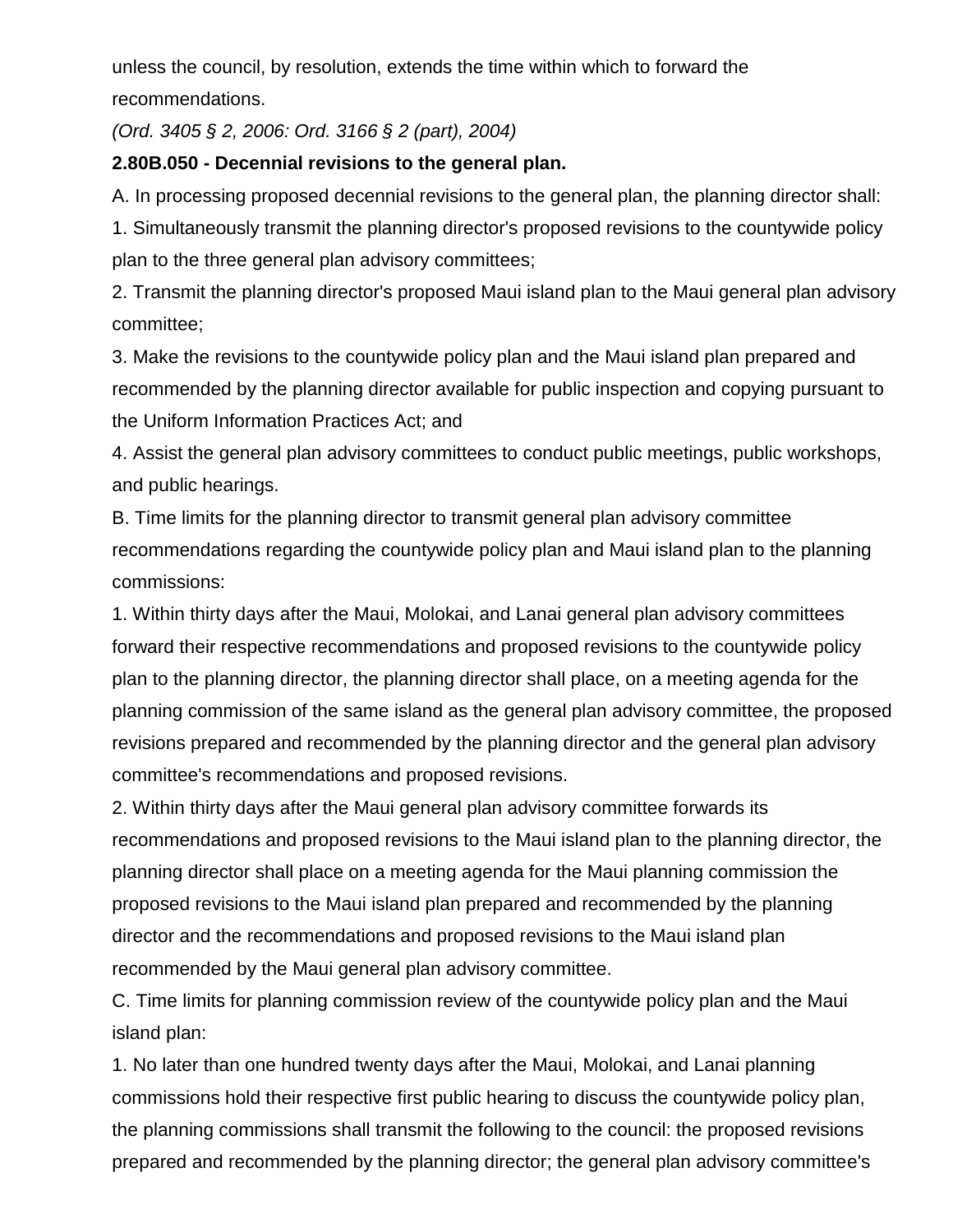recommendations and proposed revisions; and the planning commission's recommendations, findings, and proposed revisions. The council may, by resolution, extend the time within which the transmittal may be made.

2. No later than one hundred eighty days after the Maui planning commission holds its first public hearing to discuss the Maui island plan, the Maui planning commission shall transmit the following to the council: the proposed revisions prepared and recommended by the planning director; the general plan advisory committee's recommendations and proposed revisions; and the planning commission's recommendations, findings, and proposed revisions. The council may, by resolution, extend the time within which the transmittal may be made.

D. Time limits for council review of the countywide policy plan and the Maui island plan:

1. No later than one year after receipt of the countywide policy plan pursuant to subsection C.1 of this section, the council shall adopt the countywide policy plan by ordinance following a public hearing. The council may, by resolution, extend the time within which the ordinance must be enacted. Upon the adoption of the countywide policy plan, the Molokai and Lanai general plan advisory committees shall be disbanded.

2. No later than one year after receipt of the Maui island plan pursuant to subsection C.2 of this section, the council shall adopt the Maui island plan by ordinance following a public hearing. The council may, by resolution, extend the time within which the ordinance must be enacted. Upon the adoption of the Maui island plan, the Maui general plan advisory committee shall be disbanded.

E. The documents that comprise the general plan and any revisions thereto shall be in printed form and shall be attached to and be incorporated by reference into the ordinances adopting the general plan.

F. The Maui general plan advisory committee may begin its review of the Maui island plan prior to its final review and recommendations on the countywide policy plan, provided that the Maui general plan advisory committee shall make its final recommendations on the countywide policy plan concurrent with or prior to its recommendations on the Maui island plan. *(Ord. No. 3615, § 1, 2009; Ord. 3405 § 3, 2006: Ord. 3166 § 2 (part), 2004)* 

#### **2.80B.060 - Nondecennial amendments to the general plan.**

A. Nondecennial amendments to the general plan may be proposed by the planning director or by the council by resolution. All proposed amendments shall be referred to the appropriate planning commission for findings and recommendations. Proposals for nondecennial amendments to the general plan made pursuant to this subsection shall be processed in accordance with sections 8-8.4 and 8-8.6 of the charter.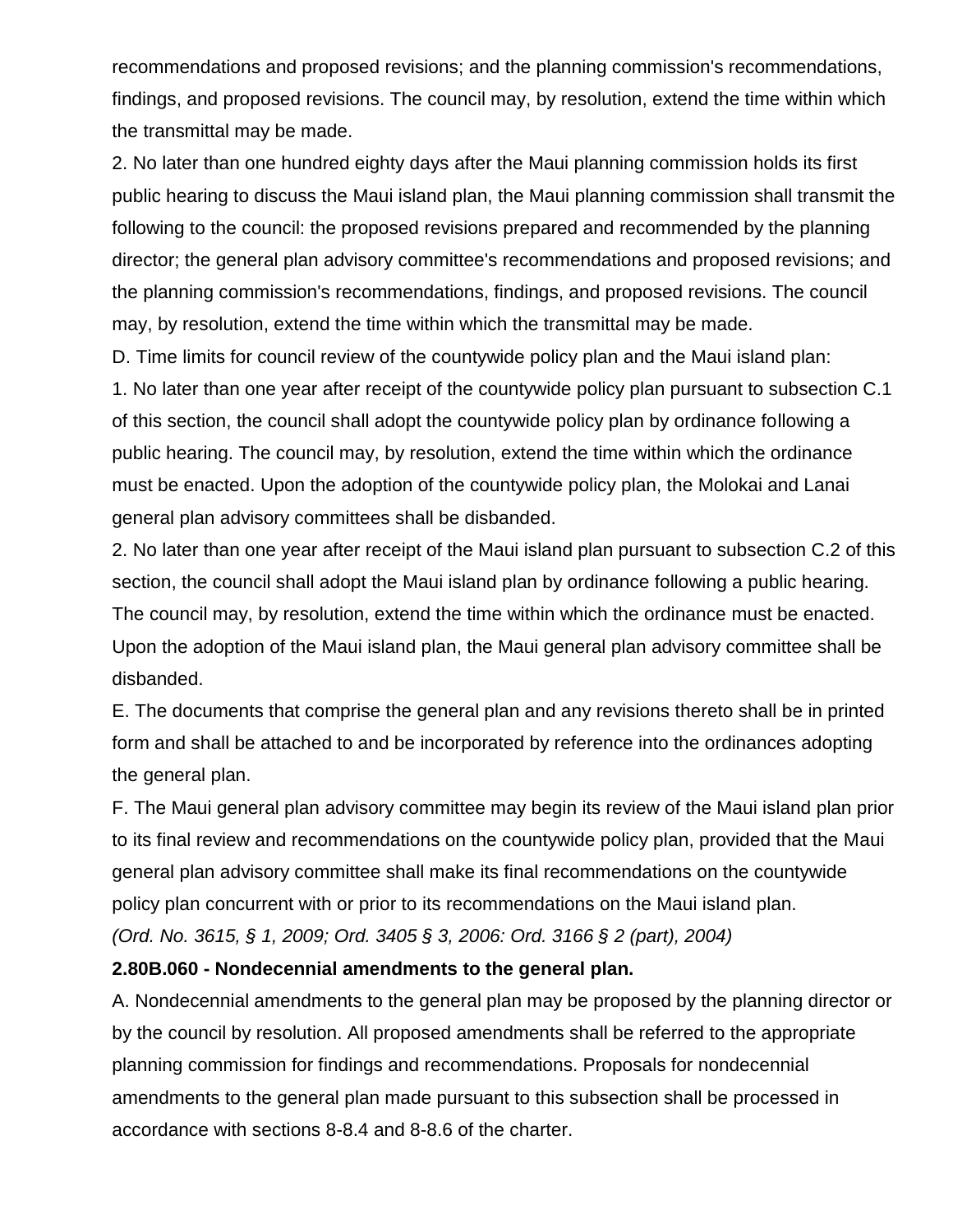B. Nondecennial amendments to the general plan enacted pursuant to section 2.80B.050 of this chapter may be proposed by a person during July of each year, provided that such amendments shall not be accepted within one year after the enactment of a decennial revision to the general plan pursuant to section 2.80B.050 of this chapter. Applications shall follow the procedures set out in sections [19.510.010](http://library.municode.com/HTML/16289/level3/TIT19ZO_ARTVADEN_CH19.510APPR.html#TIT19ZO_ARTVADEN_CH19.510APPR_19.510.010GEAPPR) and [19.510.020](http://library.municode.com/HTML/16289/level3/TIT19ZO_ARTVADEN_CH19.510APPR.html#TIT19ZO_ARTVADEN_CH19.510APPR_19.510.020APWHREPUHE) of this code, shall include the application fee as set forth in the County budget, and shall be processed as if prepared by the planning director pursuant to section 8-8.4 of the charter. An environmental assessment or environmental impact statement prepared in accordance with chapter 343, Hawaii Revised Statutes, shall be submitted along with the application.

C. Prior to approving any amendment to the general plan pursuant to this section, the council shall hold public hearings on Lanai, Maui, and Molokai on the bill incorporating the amendment.

D. Nothing in this section shall prevent concurrent processing of other actions related to a proposed amendment. Where an amendment to the general plan directly triggers an amendment to a community plan, such matters shall be processed concurrently, subject to Maui County Code subsection 2.80B.110.A.

*(Ord. 3405 § 4, 2006; Ord. 3166 § 2 (part), 2004)* 

## **2.80B.070 - Community plans.**

A. Community plans shall be developed after input from state and County agencies and the general public, and shall be based on sound policy and information. Each community plan shall include implementing actions that clearly identify priorities, timelines, estimated costs, and the County department accountable for the completion of the implementing actions. Community plans shall implement the general plan's vision, principles, goals, and policies. Each community plan shall contain the requirements set forth in subsection E. Each community plan shall include a land use map showing the community plan area to which it is applicable. The planning period of each community plan shall be twenty years.

B. Each community plan shall be developed with public notification and participation, facilitated by the use of tools such as public opinion surveys, community design charettes, public hearings and informational meetings, radio, newspaper, television, and other types of communication and direct consultation with different age, economic, and other groups.

C. The following community plans are incorporated by reference and adopted pursuant to this chapter:

1. Hana Community Plan - Ordinance No. 2347 (1994), as amended;

2. Paia-Haiku Community Plan - Ordinance No. 2415 (1995), as amended;

3. Kahoolawe Community Plan - Ordinance No. 2413 (1995), as amended;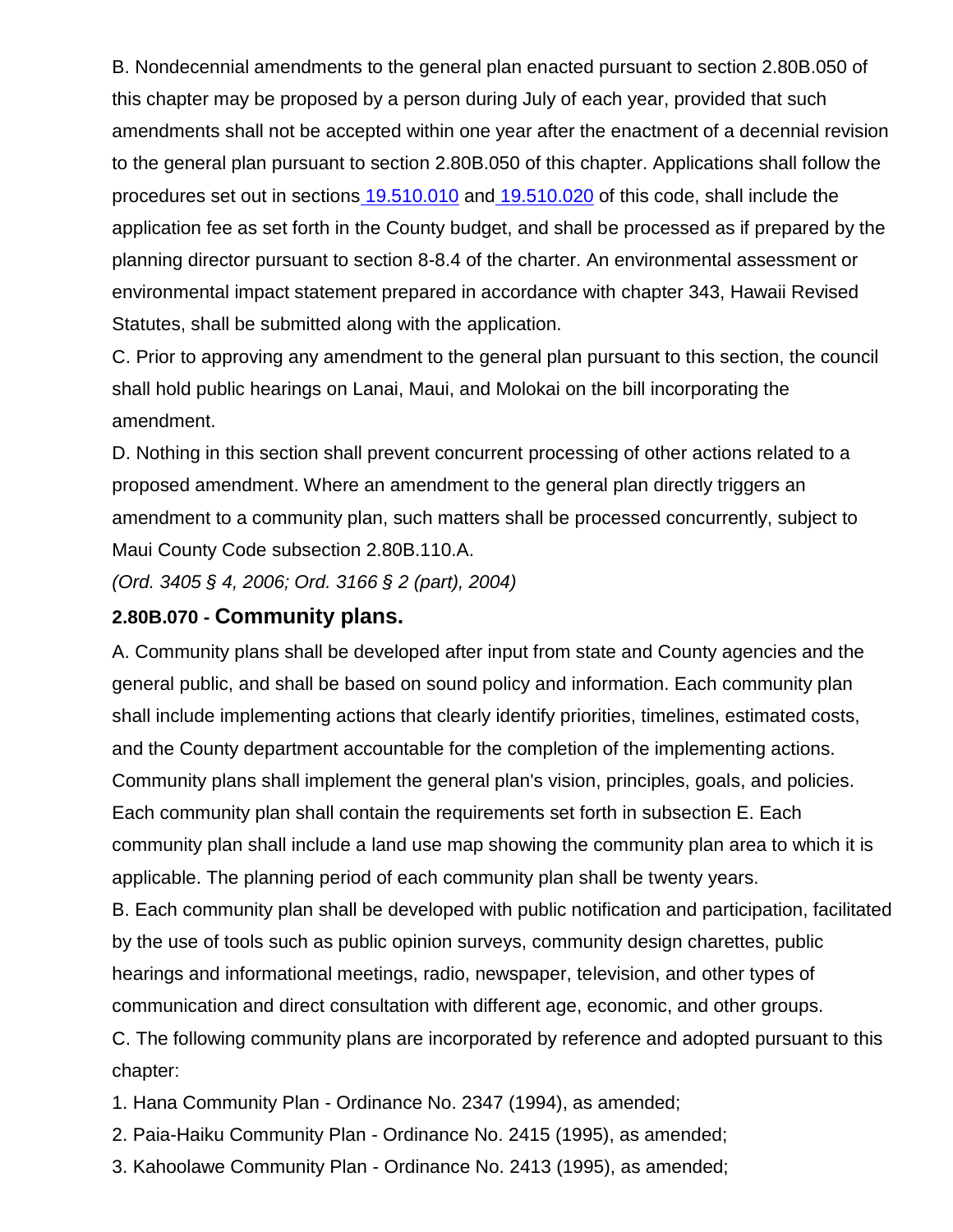4. West Maui Community Plan - Ordinance No. 2476 (1996), as amended;

5. Makawao-Pukalani-Kula Community Plan - Ordinance No. 2510 (1996), as amended;

6. Kihei-Makena Community Plan - Ordinance No. 2641 (1998), as amended;

7. Lanai Community Plan - Ordinance No. 2738 (1998), as amended;

8. Molokai Community Plan - Ordinance No. 3022 (2001), as amended; and

9. Wailuku-Kahului Community Plan - Ordinance No. 3061 (2002), as amended.

D. Exhibit B of this chapter is a map showing, in general, the community plan areas referred to in subsection B and an indication of the boundaries of the community plan areas.

E. Each community plan shall contain:

1. A statement of the major problems and opportunities concerning the needs and development of the community plan area;

2. A statement of the social, economic, and environmental effects of such development;

3. The desired sequence, patterns, and characteristics of future development;

4. A description of the community plan area;

5. A statement of planning standards and principles relating to land uses within the community plan area;

6. A statement of urban and/or rural design principles and objectives for the community plan area;

7. For community plan areas on the island of Maui, urban and rural growth boundaries and a map delineating urban and rural growth areas, consistent with the general plan;

8. For community plan areas on the island of Maui, a designation of specific land uses within the urban and rural growth areas;

9. A list of areas, sites, and structures recognized as having historical or archaeological significance, and a list of scenic sites and resources;

10. A description of a projected multi-modal transportation system showing existing and proposed roadways, transit corridors, bikeways, and major thoroughfares;

11. Statements of intention relating to the location or improvement of all public service and transportation facilities;

12. Statements setting forth:

a. Problems relating to land uses; and

b. Projections relating to social, economic, and environmental effects of proposed development;

13. A statement of desired population density including visitors and residents;

14. Specific land use designations based on property lines, to the extent practicable.

Notwithstanding the foregoing, a community plan may contain one or more project districts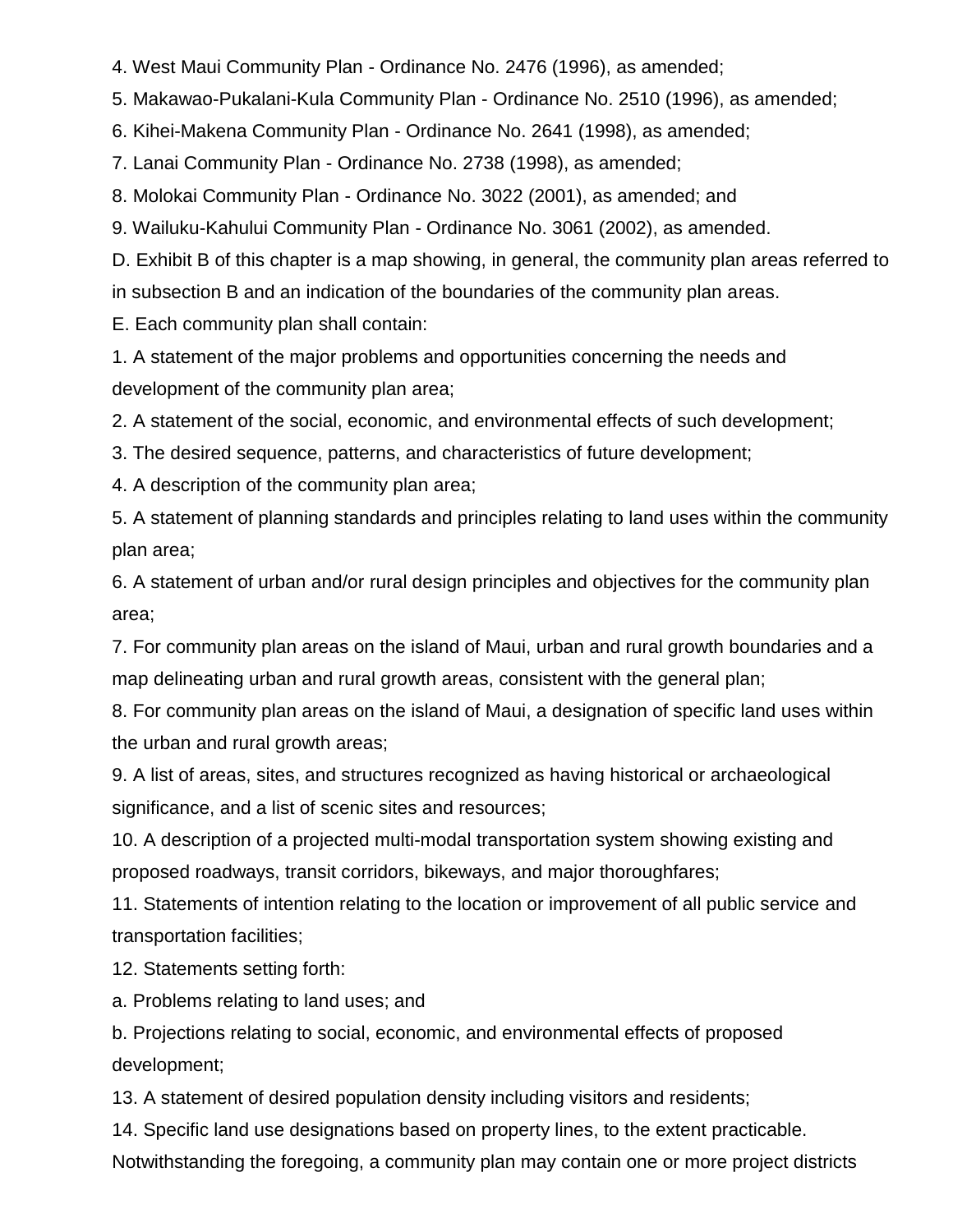wherein permitted land uses are identified by percentage of total acreage and density in conformance with the general plan and community plan; provided, however, that the council shall subsequently zone each project district consistent with the identified land uses after holding a public hearing in the applicable community plan area;

15. A list of streetscape and landscaping principles and desired streetscape and landscaping improvements; and

16. An Action Element. The action element shall identify specific programs, projects, and regulations that need to be developed over the twenty-year planning period to implement the community plan. Further, identification of specific programs, projects, and regulations that need to be accomplished during the first ten years of that planning period shall be separately identified. This element shall include a prioritized general schedule and identify each implementing agency or person.

F. Implementation Program. The implementation program shall include a capital improvement element, a financial element, and an implementation schedule.

1. Capital Improvement Element. The capital improvement element shall describe infrastructure systems and public facilities and services that will be needed over the twentyyear planning period, in two-year increments, to implement the community plan's vision, principles, goals, and policies. Consideration shall be given to roads, sidewalks, bikepaths, and pedestrian ways; local water and utility systems; local drainage improvements; community and neighborhood parks; and local public facilities.

2. Financial Element. The financial element shall describe a fiscally sound financial program for identified actions and capital improvements. Preparation of the County's annual operating budget and capital improvement program, respectively developed pursuant to section[s](http://library.municode.com/HTML/16289/level2/TIT3REFI_CH3.04INCOOP.html#TIT3REFI_CH3.04INCOOP_3.04.030OPBU) [3.04.030](http://library.municode.com/HTML/16289/level2/TIT3REFI_CH3.04INCOOP.html#TIT3REFI_CH3.04INCOOP_3.04.030OPBU) and [3.04.040](http://library.municode.com/HTML/16289/level2/TIT3REFI_CH3.04INCOOP.html#TIT3REFI_CH3.04INCOOP_3.04.040CAPR) of this code, shall implement the community plans to the extent practicable.

3. Implementation Schedule. The implementation schedule shall identify and numerically prioritize specific actions, the implementation actions' commencement and completion dates, the lead implementation agency, the estimated implementation cost, and the anticipated funding source or sources.

G. Milestones. Each community plan shall contain specific milestones designed to measure progress in the implementation of the community plan's vision, principles, goals, and policies. In assessing each milestone, due consideration shall be given to federal, state, and County economic, demographic, and other significant quality-of-life indicators.

H. Status Reports. Each agency shall prepare a status report on its implementation and enforcement of the community plans, which shall be transmitted to the director of planning at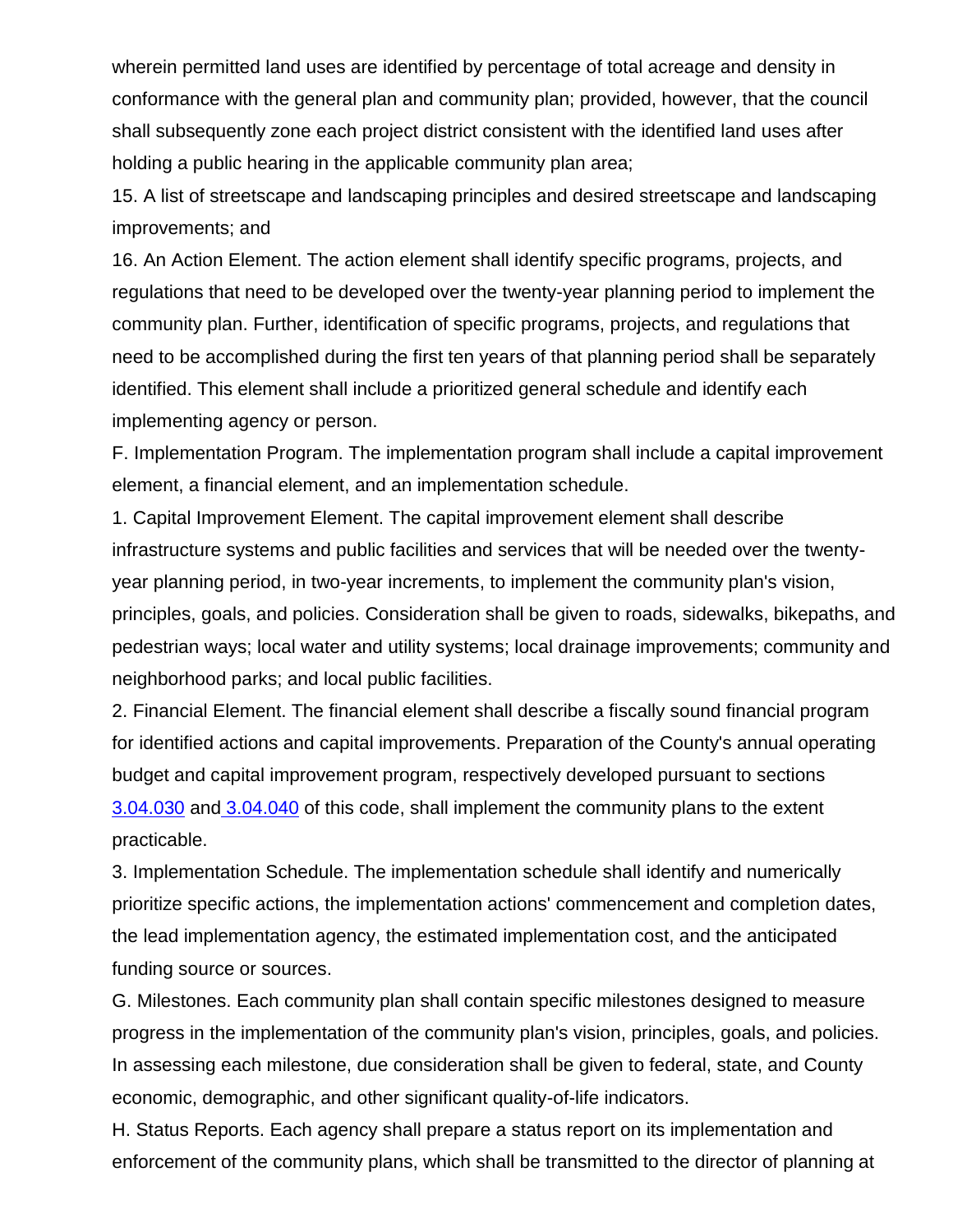the same time the agency submits the third-quarter budget implementation report pursuant to section [3.04.050](http://library.municode.com/HTML/16289/level2/TIT3REFI_CH3.04INCOOP.html#TIT3REFI_CH3.04INCOOP_3.04.050BUIMRE) of this code. The planning director shall issue annually a report providing a detailed explanation of the implementation and enforcement of the general plan and the community plans to the mayor and the council.

*(Ord. 3405 §§ 5, 6, 2006; Ord. 3166 § 2 (part), 2004)* 

#### **2.80B.080 - Community plan advisory committees.**

A. Each of the County's nine community plans shall, to the extent practicable, be updated within ten years (decennially) of the respective plan's adoption. The decision as to the order of updating the nine community plans shall be decided by the council.

B. There shall be a community plan advisory committee for each community plan area set forth in section 2.80B.070.B. Except for the community plan advisory committee for the Kahoolawe community plan, each community plan advisory committee shall consist of residents of the corresponding community plan area and shall hold all meetings in the corresponding community plan area.

C. Each community plan advisory committee shall be composed of thirteen members, nine appointed by the council and four by the mayor. Prior or current service as a member of a general plan advisory committee shall not disqualify an individual from serving on a community plan advisory committee. Each community plan advisory committee is charged with reviewing and recommending revisions to the community plan for its community plan area. The mayor and council shall appoint the members of each community plan advisory committee in accordance with the timing established in subsection A.

D. Each community plan advisory committee shall select a chair and vice-chair. The planning director shall be responsible for providing staff to support the work of the community plan advisory committees, which shall include department staff and, at the planning director's discretion, outside consultant services. Each community plan advisory committee shall hold at least seven public workshops at times and locations convenient to the general public to allow public participation in the process. The public workshops shall be facilitated by a qualified professional and shall include one or more table-top exercises where the public will be invited to provide input using maps and other devices.

E. Within one hundred eighty days after its first meeting, a community plan advisory committee shall forward its recommended revisions to the planning director.

F. Each community plan advisory committee shall remain in existence until enactment of an ordinance adopting the decennial revision to the relevant community plan.

*(Ord. 3405 §§ 7, 8, 2006; Ord. 3166 § 2 (part), 2004)* 

# **2.80B.090 - Decennial revisions to the community plans.**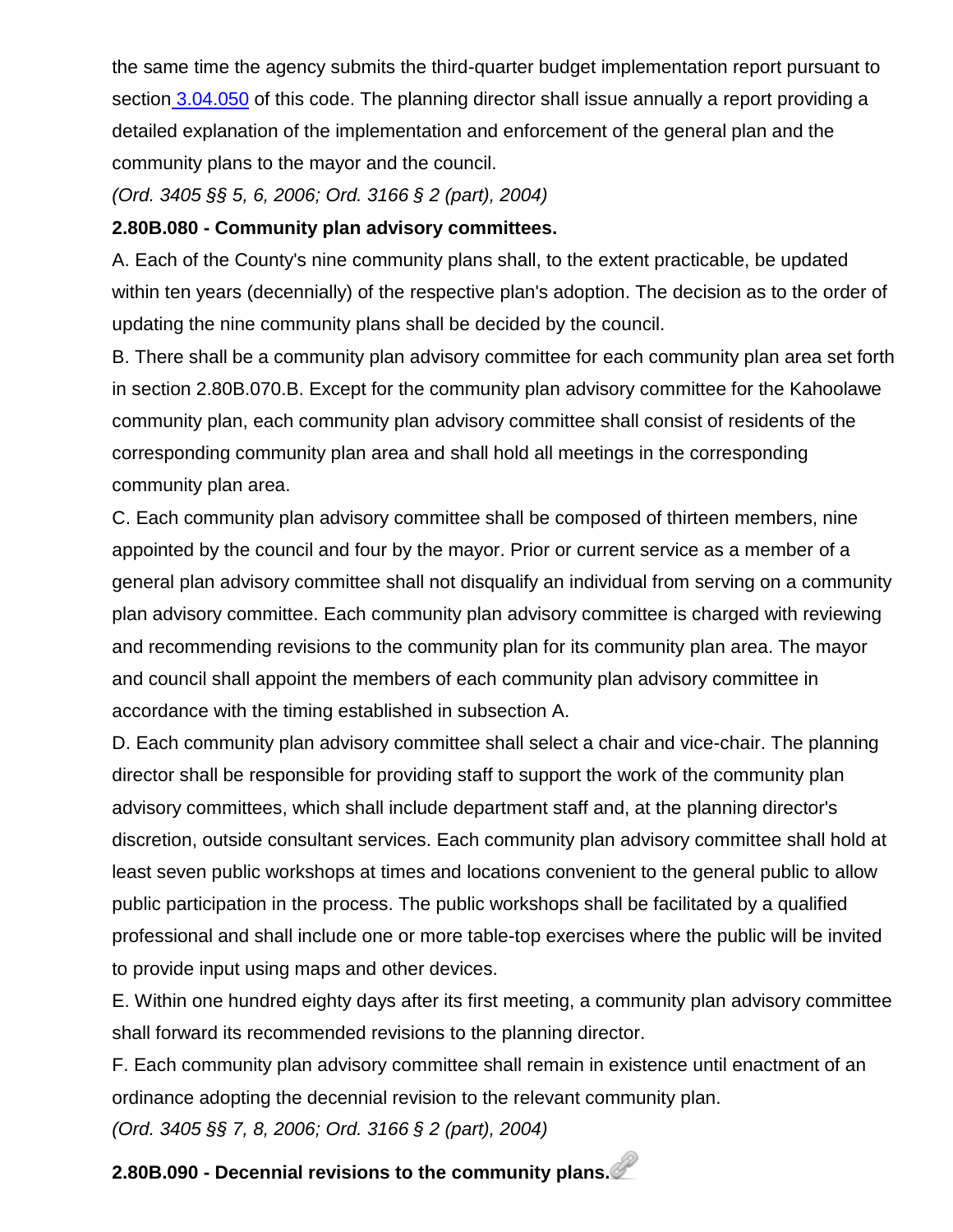A. In processing proposed decennial community plan revisions, the planning director shall:

1. Transmit revisions prepared and recommended by the planning director to the appropriate community plan advisory committee;

2. Make the revisions prepared and recommended by the planning director available for public inspection and copying pursuant to the Uniform Information Practices Act; and

3. Assist the appropriate community plan advisory committee to conduct public meetings, public workshops, and public hearings.

B. Within thirty days after a community plan advisory committee has forwarded its recommended revisions, the planning director shall place the community plan advisory committee's recommended revisions on a meeting agenda of the appropriate planning commission for a meeting in the community plan area.

C. No later than one hundred eighty days after the appropriate planning commission holds its first public hearing, the planning commission shall transmit the community plan advisory committee's recommended revisions and the planning commission's findings and recommendations to the council. The council may, by resolution, extend the time within which the transmittal may be made.

D. No later than one year after receipt of a transmittal pursuant to subsection C, the council shall adopt the community plan by ordinance following a public hearing in the community plan area. The council may, by resolution, extend the time within which the ordinance must be enacted.

E. The community plans, and any revisions thereto, shall be in printed form and shall be attached to and be incorporated by reference into the ordinances adopting the respective plans.

F. Nothing in this section shall prevent concurrent processing of other actions related to the decennial revisions to the community plans. Where a decennial revision to a community plan directly triggers an amendment to the general plan, such matters shall be processed concurrently.

*(Ord. No. 3615, § 2, 2009; Ord. 3405 § 9, 2006; Ord. 3166 § 2 (part), 2004)* 

## **2.80B.100 - Nondecennial amendments to community plans proposed by the planning director or the council.**

A. Nondecennial amendments to community plans may be proposed by the planning director or by the council by resolution. All proposed amendments shall be referred to the appropriate planning commission for findings and recommendations. Proposals for nondecennial amendments to a community plan made pursuant to this section shall be processed in accordance with sections 8-8.4 and 8-8.6 of the charter.